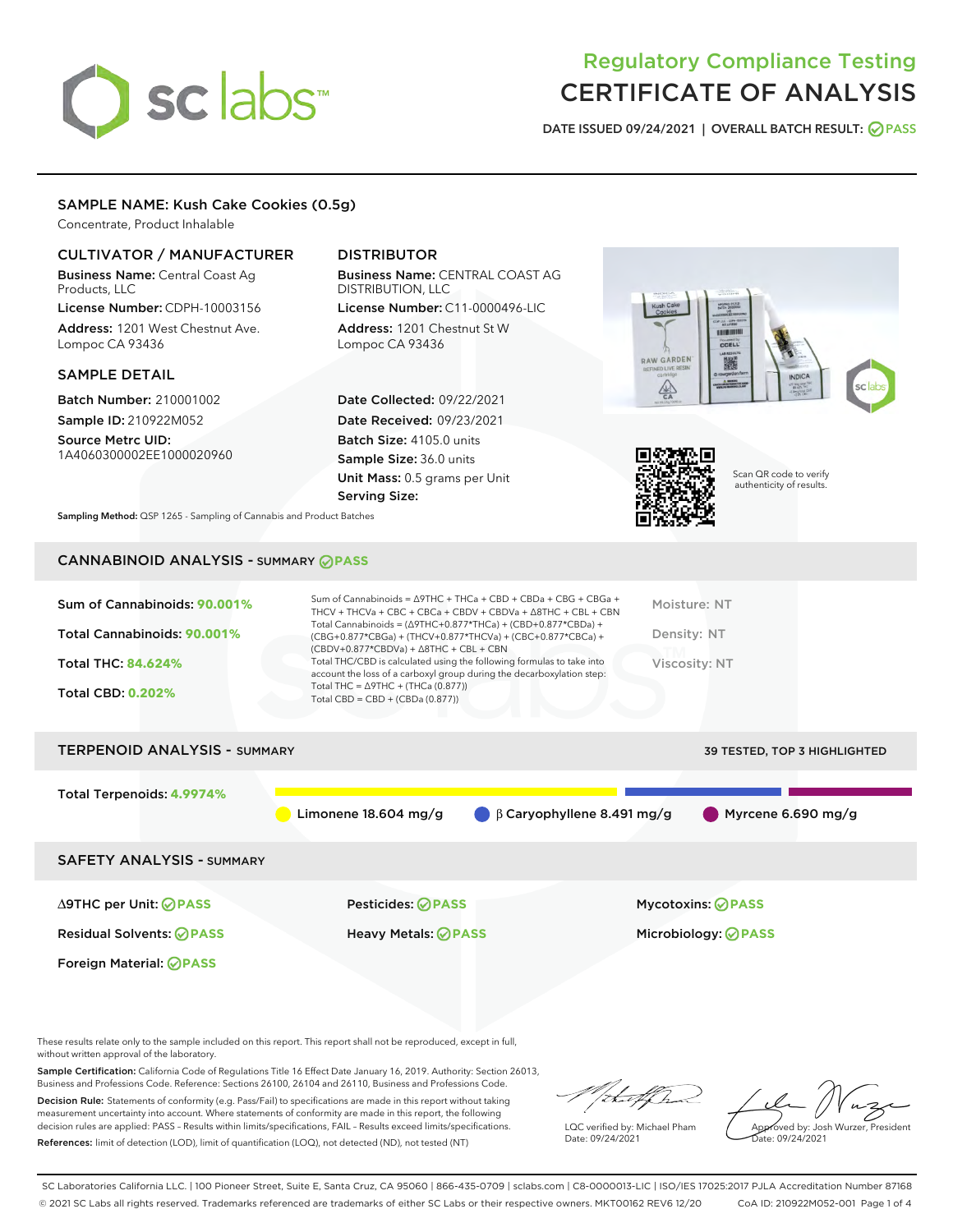



KUSH CAKE COOKIES (0.5G) | DATE ISSUED 09/24/2021 | OVERALL BATCH RESULT:  $\bigcirc$  PASS

#### CANNABINOID TEST RESULTS - 09/24/2021 2 PASS

Tested by high-performance liquid chromatography with diode-array detection (HPLC-DAD). **Method:** QSP 1157 - Analysis of Cannabinoids by HPLC-DAD

#### TOTAL CANNABINOIDS: **90.001%** Total Cannabinoids (Total THC) + (Total CBD) +

(Total CBG) + (Total THCV) + (Total CBC) + (Total CBDV) + ∆8THC + CBL + CBN

TOTAL THC: **84.624%** Total THC (∆9THC+0.877\*THCa)

TOTAL CBD: **0.202%**

Total CBD (CBD+0.877\*CBDa)

TOTAL CBG: 4.495% Total CBG (CBG+0.877\*CBGa)

TOTAL THCV: 0.5% Total THCV (THCV+0.877\*THCVa)

TOTAL CBC: ND Total CBC (CBC+0.877\*CBCa)

TOTAL CBDV: ND Total CBDV (CBDV+0.877\*CBDVa)

| <b>COMPOUND</b>            | LOD/LOQ<br>(mg/g) | <b>MEASUREMENT</b><br><b>UNCERTAINTY</b><br>(mg/g) | <b>RESULT</b><br>(mg/g) | <b>RESULT</b><br>(%) |
|----------------------------|-------------------|----------------------------------------------------|-------------------------|----------------------|
| <b>A9THC</b>               | 0.06/0.26         | ±29.111                                            | 846.24                  | 84.624               |
| <b>CBG</b>                 | 0.06/0.19         | ±1.771                                             | 44.95                   | 4.495                |
| <b>THCV</b>                | 0.1/0.2           | ±0.25                                              | 5.0                     | 0.50                 |
| <b>CBD</b>                 | 0.07/0.29         | ±0.094                                             | 2.02                    | 0.202                |
| <b>CBN</b>                 | 0.1/0.3           | ±0.12                                              | 1.8                     | 0.18                 |
| $\triangle$ 8THC           | 0.1/0.4           | N/A                                                | <b>ND</b>               | <b>ND</b>            |
| <b>THCa</b>                | 0.05/0.14         | N/A                                                | <b>ND</b>               | <b>ND</b>            |
| <b>THCVa</b>               | 0.07 / 0.20       | N/A                                                | <b>ND</b>               | <b>ND</b>            |
| <b>CBDa</b>                | 0.02/0.19         | N/A                                                | <b>ND</b>               | <b>ND</b>            |
| <b>CBDV</b>                | 0.04 / 0.15       | N/A                                                | <b>ND</b>               | <b>ND</b>            |
| <b>CBDVa</b>               | 0.03/0.53         | N/A                                                | <b>ND</b>               | <b>ND</b>            |
| <b>CBGa</b>                | 0.1 / 0.2         | N/A                                                | <b>ND</b>               | <b>ND</b>            |
| <b>CBL</b>                 | 0.06 / 0.24       | N/A                                                | <b>ND</b>               | <b>ND</b>            |
| <b>CBC</b>                 | 0.2 / 0.5         | N/A                                                | <b>ND</b>               | <b>ND</b>            |
| <b>CBCa</b>                | 0.07/0.28         | N/A                                                | <b>ND</b>               | <b>ND</b>            |
| <b>SUM OF CANNABINOIDS</b> |                   |                                                    | 900.01 mg/g             | 90.001%              |

#### **UNIT MASS: 0.5 grams per Unit**

| ∆9THC per Unit                        | 1120 per-package limit     | 423.12 mg/unit<br><b>PASS</b> |
|---------------------------------------|----------------------------|-------------------------------|
| <b>Total THC per Unit</b>             |                            | 423.12 mg/unit                |
| <b>CBD per Unit</b>                   |                            | $1.01$ mg/unit                |
| <b>Total CBD per Unit</b>             |                            | $1.01$ mg/unit                |
| Sum of Cannabinoids<br>per Unit       |                            | 450.00 mg/unit                |
| <b>Total Cannabinoids</b><br>per Unit |                            | 450.01 mg/unit                |
| <b>MOISTURE TEST RESULT</b>           | <b>DENSITY TEST RESULT</b> | <b>VISCOSITY TEST RESULT</b>  |

Not Tested

Not Tested

Not Tested

#### TERPENOID TEST RESULTS - 09/24/2021

Terpene analysis utilizing gas chromatography-flame ionization detection (GC-FID). **Method:** QSP 1192 - Analysis of Terpenoids by GC-FID

| <b>COMPOUND</b>         | LOD/LOQ<br>(mg/g) | <b>MEASUREMENT</b><br><b>UNCERTAINTY</b><br>(mg/g) | <b>RESULT</b><br>(mg/g)                         | <b>RESULT</b><br>(%) |
|-------------------------|-------------------|----------------------------------------------------|-------------------------------------------------|----------------------|
| Limonene                | 0.005 / 0.016     | ±0.2660                                            | 18.604                                          | 1.8604               |
| $\beta$ Caryophyllene   | 0.004 / 0.012     | ±0.3023                                            | 8.491                                           | 0.8491               |
| <b>Myrcene</b>          | 0.008 / 0.025     | ±0.0863                                            | 6.690                                           | 0.6690               |
| Ocimene                 | 0.011 / 0.038     | ±0.1130                                            | 3.519                                           | 0.3519               |
| $\beta$ Pinene          | 0.004 / 0.014     | ±0.0264                                            | 2.300                                           | 0.2300               |
| $\alpha$ Humulene       | 0.009/0.029       | ±0.0627                                            | 1.952                                           | 0.1952               |
| Linalool                | 0.009 / 0.032     | ±0.0718                                            | 1.889                                           | 0.1889               |
| $\alpha$ Pinene         | 0.005 / 0.017     | ±0.0142                                            | 1.655                                           | 0.1655               |
| Fenchol                 | 0.010 / 0.034     | ±0.0527                                            | 1.362                                           | 0.1362               |
| <b>Terpineol</b>        | 0.016 / 0.055     | ±0.0511                                            | 0.833                                           | 0.0833               |
| Valencene               | 0.009 / 0.030     | ±0.0389                                            | 0.564                                           | 0.0564               |
| trans-β-Farnesene       | 0.008 / 0.025     | ±0.0185                                            | 0.520                                           | 0.0520               |
| Camphene                | 0.005 / 0.015     | ±0.0038                                            | 0.328                                           | 0.0328               |
| Terpinolene             | 0.008 / 0.026     | ±0.0061                                            | 0.297                                           | 0.0297               |
| <b>Borneol</b>          | 0.005 / 0.016     | ±0.0096                                            | 0.228                                           | 0.0228               |
| $\alpha$ Bisabolol      | 0.008 / 0.026     | ±0.0092                                            | 0.173                                           | 0.0173               |
| Fenchone                | 0.009 / 0.028     | ±0.0037                                            | 0.127                                           | 0.0127               |
| Guaiol                  | 0.009 / 0.030     | ±0.0051                                            | 0.109                                           | 0.0109               |
| Citronellol             | 0.003 / 0.010     | ±0.0032                                            | 0.066                                           | 0.0066               |
| Caryophyllene<br>Oxide  | 0.010 / 0.033     | ±0.0022                                            | 0.047                                           | 0.0047               |
| <b>Geranyl Acetate</b>  | 0.004 / 0.014     | ±0.0017                                            | 0.042                                           | 0.0042               |
| $\gamma$ Terpinene      | 0.006 / 0.018     | ±0.0007                                            | 0.040                                           | 0.0040               |
| Nerolidol               | 0.009 / 0.028     | ±0.0023                                            | 0.037                                           | 0.0037               |
| Eucalyptol              | 0.006 / 0.018     | ±0.0008                                            | 0.030                                           | 0.0030               |
| Sabinene Hydrate        | 0.006 / 0.022     | ±0.0009                                            | 0.023                                           | 0.0023               |
| $\alpha$ Terpinene      | 0.005 / 0.017     | ±0.0003                                            | 0.021                                           | 0.0021               |
| Geraniol                | 0.002 / 0.007     | ±0.0007                                            | 0.015                                           | 0.0015               |
| Nerol                   | 0.003 / 0.011     | ±0.0005                                            | 0.012                                           | 0.0012               |
| $\alpha$ Phellandrene   | 0.006 / 0.020     | N/A                                                | <loq< th=""><th><loq< th=""></loq<></th></loq<> | <loq< th=""></loq<>  |
| p-Cymene                | 0.005 / 0.016     | N/A                                                | $<$ LOQ                                         | <loq< th=""></loq<>  |
| Isoborneol              | 0.004 / 0.012     | N/A                                                | <loq< th=""><th><loq< th=""></loq<></th></loq<> | <loq< th=""></loq<>  |
| Sabinene                | 0.004 / 0.014     | N/A                                                | ND                                              | <b>ND</b>            |
| 3 Carene                | 0.005 / 0.018     | N/A                                                | <b>ND</b>                                       | ND                   |
| (-)-Isopulegol          | 0.005 / 0.016     | N/A                                                | ND                                              | <b>ND</b>            |
| Camphor                 | 0.006 / 0.019     | N/A                                                | ND                                              | ND                   |
| Menthol                 | 0.008 / 0.025     | N/A                                                | ND                                              | ND                   |
| $R-(+)$ -Pulegone       | 0.003 / 0.011     | N/A                                                | ND                                              | <b>ND</b>            |
| $\alpha$ Cedrene        | 0.005 / 0.016     | N/A                                                | ND                                              | ND                   |
| Cedrol                  | 0.008 / 0.027     | N/A                                                | ND                                              | ND                   |
| <b>TOTAL TERPENOIDS</b> |                   |                                                    | 49.974 mg/g                                     | 4.9974%              |

SC Laboratories California LLC. | 100 Pioneer Street, Suite E, Santa Cruz, CA 95060 | 866-435-0709 | sclabs.com | C8-0000013-LIC | ISO/IES 17025:2017 PJLA Accreditation Number 87168 © 2021 SC Labs all rights reserved. Trademarks referenced are trademarks of either SC Labs or their respective owners. MKT00162 REV6 12/20 CoA ID: 210922M052-001 Page 2 of 4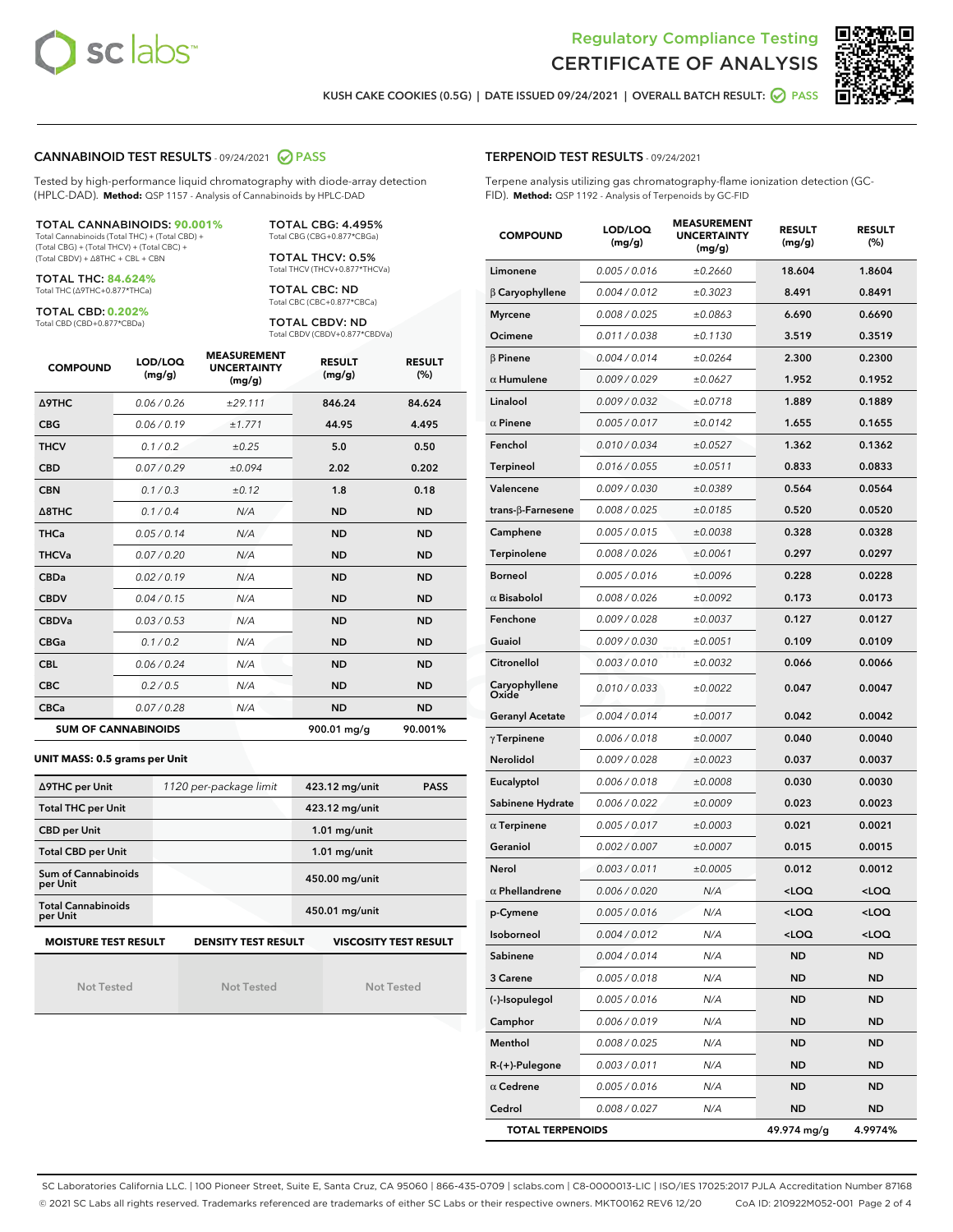



KUSH CAKE COOKIES (0.5G) | DATE ISSUED 09/24/2021 | OVERALL BATCH RESULT: @ PASS

#### CATEGORY 1 PESTICIDE TEST RESULTS - 09/24/2021 @ PASS

Pesticide and plant growth regulator analysis utilizing high-performance liquid chromatography-mass spectrometry (HPLC-MS) or gas chromatography-mass spectrometry (GC-MS). \*GC-MS utilized where indicated. **Method:** QSP 1212 - Analysis of Pesticides and Mycotoxins by LC-MS or QSP 1213 - Analysis of Pesticides by GC-MS

| <b>COMPOUND</b>             | LOD/LOQ<br>$(\mu g/g)$ | <b>ACTION</b><br><b>LIMIT</b><br>$(\mu g/g)$ | <b>MEASUREMENT</b><br><b>UNCERTAINTY</b><br>$(\mu g/g)$ | <b>RESULT</b><br>$(\mu g/g)$ | <b>RESULT</b> |
|-----------------------------|------------------------|----------------------------------------------|---------------------------------------------------------|------------------------------|---------------|
| Aldicarb                    | 0.03 / 0.08            | $\ge$ LOD                                    | N/A                                                     | <b>ND</b>                    | <b>PASS</b>   |
| Carbofuran                  | 0.02/0.05              | $>$ LOD                                      | N/A                                                     | <b>ND</b>                    | <b>PASS</b>   |
| Chlordane*                  | 0.03 / 0.08            | $\ge$ LOD                                    | N/A                                                     | <b>ND</b>                    | <b>PASS</b>   |
| Chlorfenapyr*               | 0.03/0.10              | $>$ LOD                                      | N/A                                                     | <b>ND</b>                    | <b>PASS</b>   |
| Chlorpyrifos                | 0.02 / 0.06            | $\geq$ LOD                                   | N/A                                                     | <b>ND</b>                    | <b>PASS</b>   |
| Coumaphos                   | 0.02 / 0.07            | $\ge$ LOD                                    | N/A                                                     | <b>ND</b>                    | <b>PASS</b>   |
| Daminozide                  | 0.02 / 0.07            | $\ge$ LOD                                    | N/A                                                     | <b>ND</b>                    | <b>PASS</b>   |
| <b>DDVP</b><br>(Dichlorvos) | 0.03/0.09              | $\ge$ LOD                                    | N/A                                                     | <b>ND</b>                    | <b>PASS</b>   |
| Dimethoate                  | 0.03/0.08              | $>$ LOD                                      | N/A                                                     | <b>ND</b>                    | <b>PASS</b>   |
| Ethoprop(hos)               | 0.03/0.10              | $\ge$ LOD                                    | N/A                                                     | <b>ND</b>                    | <b>PASS</b>   |
| Etofenprox                  | 0.02 / 0.06            | $\ge$ LOD                                    | N/A                                                     | <b>ND</b>                    | <b>PASS</b>   |
| Fenoxycarb                  | 0.03/0.08              | $\ge$ LOD                                    | N/A                                                     | <b>ND</b>                    | <b>PASS</b>   |
| Fipronil                    | 0.03/0.08              | $>$ LOD                                      | N/A                                                     | <b>ND</b>                    | <b>PASS</b>   |
| Imazalil                    | 0.02 / 0.06            | $\ge$ LOD                                    | N/A                                                     | <b>ND</b>                    | <b>PASS</b>   |
| <b>Methiocarb</b>           | 0.02 / 0.07            | $\ge$ LOD                                    | N/A                                                     | <b>ND</b>                    | <b>PASS</b>   |
| Methyl<br>parathion         | 0.03/0.10              | $\ge$ LOD                                    | N/A                                                     | <b>ND</b>                    | <b>PASS</b>   |
| <b>Mevinphos</b>            | 0.03/0.09              | $>$ LOD                                      | N/A                                                     | <b>ND</b>                    | <b>PASS</b>   |
| Paclobutrazol               | 0.02 / 0.05            | $\ge$ LOD                                    | N/A                                                     | <b>ND</b>                    | <b>PASS</b>   |
| Propoxur                    | 0.03/0.09              | $\ge$ LOD                                    | N/A                                                     | <b>ND</b>                    | <b>PASS</b>   |
| Spiroxamine                 | 0.03/0.08              | $\ge$ LOD                                    | N/A                                                     | <b>ND</b>                    | <b>PASS</b>   |
| Thiacloprid                 | 0.03/0.10              | $\ge$ LOD                                    | N/A                                                     | <b>ND</b>                    | <b>PASS</b>   |

#### CATEGORY 2 PESTICIDE TEST RESULTS - 09/24/2021 @ PASS

| <b>COMPOUND</b>          | LOD/LOQ<br>$(\mu g/g)$ | <b>ACTION</b><br><b>LIMIT</b><br>$(\mu g/g)$ | <b>MEASUREMENT</b><br><b>UNCERTAINTY</b><br>$(\mu g/g)$ | <b>RESULT</b><br>$(\mu g/g)$ | <b>RESULT</b> |
|--------------------------|------------------------|----------------------------------------------|---------------------------------------------------------|------------------------------|---------------|
| Abamectin                | 0.03/0.10              | 0.1                                          | N/A                                                     | <b>ND</b>                    | <b>PASS</b>   |
| Acephate                 | 0.02/0.07              | 0.1                                          | N/A                                                     | <b>ND</b>                    | <b>PASS</b>   |
| Acequinocyl              | 0.02/0.07              | 0.1                                          | N/A                                                     | <b>ND</b>                    | <b>PASS</b>   |
| Acetamiprid              | 0.02/0.05              | 0.1                                          | N/A                                                     | <b>ND</b>                    | <b>PASS</b>   |
| Azoxystrobin             | 0.02/0.07              | 0.1                                          | N/A                                                     | <b>ND</b>                    | <b>PASS</b>   |
| <b>Bifenazate</b>        | 0.01/0.04              | 0.1                                          | N/A                                                     | <b>ND</b>                    | <b>PASS</b>   |
| <b>Bifenthrin</b>        | 0.02 / 0.05            | 3                                            | N/A                                                     | <b>ND</b>                    | <b>PASS</b>   |
| <b>Boscalid</b>          | 0.03/0.09              | 0.1                                          | N/A                                                     | <b>ND</b>                    | <b>PASS</b>   |
| Captan                   | 0.19/0.57              | 0.7                                          | N/A                                                     | <b>ND</b>                    | <b>PASS</b>   |
| Carbaryl                 | 0.02/0.06              | 0.5                                          | N/A                                                     | <b>ND</b>                    | <b>PASS</b>   |
| Chlorantranilip-<br>role | 0.04/0.12              | 10                                           | N/A                                                     | <b>ND</b>                    | <b>PASS</b>   |
| Clofentezine             | 0.03/0.09              | 0.1                                          | N/A                                                     | <b>ND</b>                    | <b>PASS</b>   |

#### CATEGORY 2 PESTICIDE TEST RESULTS - 09/24/2021 continued

| <b>COMPOUND</b>               | LOD/LOQ<br>(µg/g) | <b>ACTION</b><br>LIMIT<br>$(\mu g/g)$ | <b>MEASUREMENT</b><br><b>UNCERTAINTY</b><br>(µg/g) | <b>RESULT</b><br>(µg/g) | <b>RESULT</b> |
|-------------------------------|-------------------|---------------------------------------|----------------------------------------------------|-------------------------|---------------|
| Cyfluthrin                    | 0.12 / 0.38       | 2                                     | N/A                                                | ND                      | <b>PASS</b>   |
| Cypermethrin                  | 0.11 / 0.32       | $\mathbf{1}$                          | N/A                                                | ND                      | PASS          |
| Diazinon                      | 0.02 / 0.05       | 0.1                                   | N/A                                                | ND                      | PASS          |
| Dimethomorph                  | 0.03 / 0.09       | $\overline{c}$                        | N/A                                                | ND                      | <b>PASS</b>   |
| Etoxazole                     | 0.02 / 0.06       | 0.1                                   | N/A                                                | ND                      | PASS          |
| Fenhexamid                    | 0.03 / 0.09       | 0.1                                   | N/A                                                | ND                      | PASS          |
| Fenpyroximate                 | 0.02 / 0.06       | 0.1                                   | N/A                                                | ND                      | <b>PASS</b>   |
| Flonicamid                    | 0.03 / 0.10       | 0.1                                   | N/A                                                | ND                      | <b>PASS</b>   |
| Fludioxonil                   | 0.03 / 0.10       | 0.1                                   | N/A                                                | ND                      | PASS          |
| Hexythiazox                   | 0.02 / 0.07       | 0.1                                   | N/A                                                | <b>ND</b>               | <b>PASS</b>   |
| Imidacloprid                  | 0.04 / 0.11       | 5                                     | N/A                                                | ND                      | <b>PASS</b>   |
| Kresoxim-methyl               | 0.02 / 0.07       | 0.1                                   | N/A                                                | ND                      | <b>PASS</b>   |
| Malathion                     | 0.03 / 0.09       | 0.5                                   | N/A                                                | ND                      | <b>PASS</b>   |
| Metalaxyl                     | 0.02 / 0.07       | $\overline{c}$                        | N/A                                                | <b>ND</b>               | <b>PASS</b>   |
| Methomyl                      | 0.03 / 0.10       | $\mathcal{I}$                         | N/A                                                | <b>ND</b>               | <b>PASS</b>   |
| Myclobutanil                  | 0.03 / 0.09       | 0.1                                   | N/A                                                | <b>ND</b>               | <b>PASS</b>   |
| Naled                         | 0.02 / 0.07       | 0.1                                   | N/A                                                | ND                      | <b>PASS</b>   |
| Oxamyl                        | 0.04 / 0.11       | 0.5                                   | N/A                                                | ND                      | PASS          |
| Pentachloronitro-<br>benzene* | 0.03 / 0.09       | 0.1                                   | N/A                                                | ND                      | <b>PASS</b>   |
| Permethrin                    | 0.04 / 0.12       | 0.5                                   | N/A                                                | <b>ND</b>               | <b>PASS</b>   |
| Phosmet                       | 0.03 / 0.10       | 0.1                                   | N/A                                                | <b>ND</b>               | <b>PASS</b>   |
| Piperonylbu-<br>toxide        | 0.02 / 0.07       | 3                                     | N/A                                                | ND                      | <b>PASS</b>   |
| Prallethrin                   | 0.03 / 0.08       | 0.1                                   | N/A                                                | <b>ND</b>               | <b>PASS</b>   |
| Propiconazole                 | 0.02 / 0.07       | 0.1                                   | N/A                                                | ND                      | <b>PASS</b>   |
| Pyrethrins                    | 0.04 / 0.12       | 0.5                                   | N/A                                                | ND                      | PASS          |
| Pyridaben                     | 0.02 / 0.07       | 0.1                                   | N/A                                                | ND                      | <b>PASS</b>   |
| Spinetoram                    | 0.02 / 0.07       | 0.1                                   | N/A                                                | ND                      | PASS          |
| Spinosad                      | 0.02 / 0.07       | 0.1                                   | N/A                                                | ND                      | PASS          |
| Spiromesifen                  | 0.02 / 0.05       | 0.1                                   | N/A                                                | <b>ND</b>               | <b>PASS</b>   |
| Spirotetramat                 | 0.02 / 0.06       | 0.1                                   | N/A                                                | ND                      | <b>PASS</b>   |
| Tebuconazole                  | 0.02 / 0.07       | 0.1                                   | N/A                                                | ND                      | PASS          |
| Thiamethoxam                  | 0.03 / 0.10       | 5                                     | N/A                                                | ND                      | <b>PASS</b>   |
| Trifloxystrobin               | 0.03 / 0.08       | 0.1                                   | N/A                                                | <b>ND</b>               | <b>PASS</b>   |

SC Laboratories California LLC. | 100 Pioneer Street, Suite E, Santa Cruz, CA 95060 | 866-435-0709 | sclabs.com | C8-0000013-LIC | ISO/IES 17025:2017 PJLA Accreditation Number 87168 © 2021 SC Labs all rights reserved. Trademarks referenced are trademarks of either SC Labs or their respective owners. MKT00162 REV6 12/20 CoA ID: 210922M052-001 Page 3 of 4